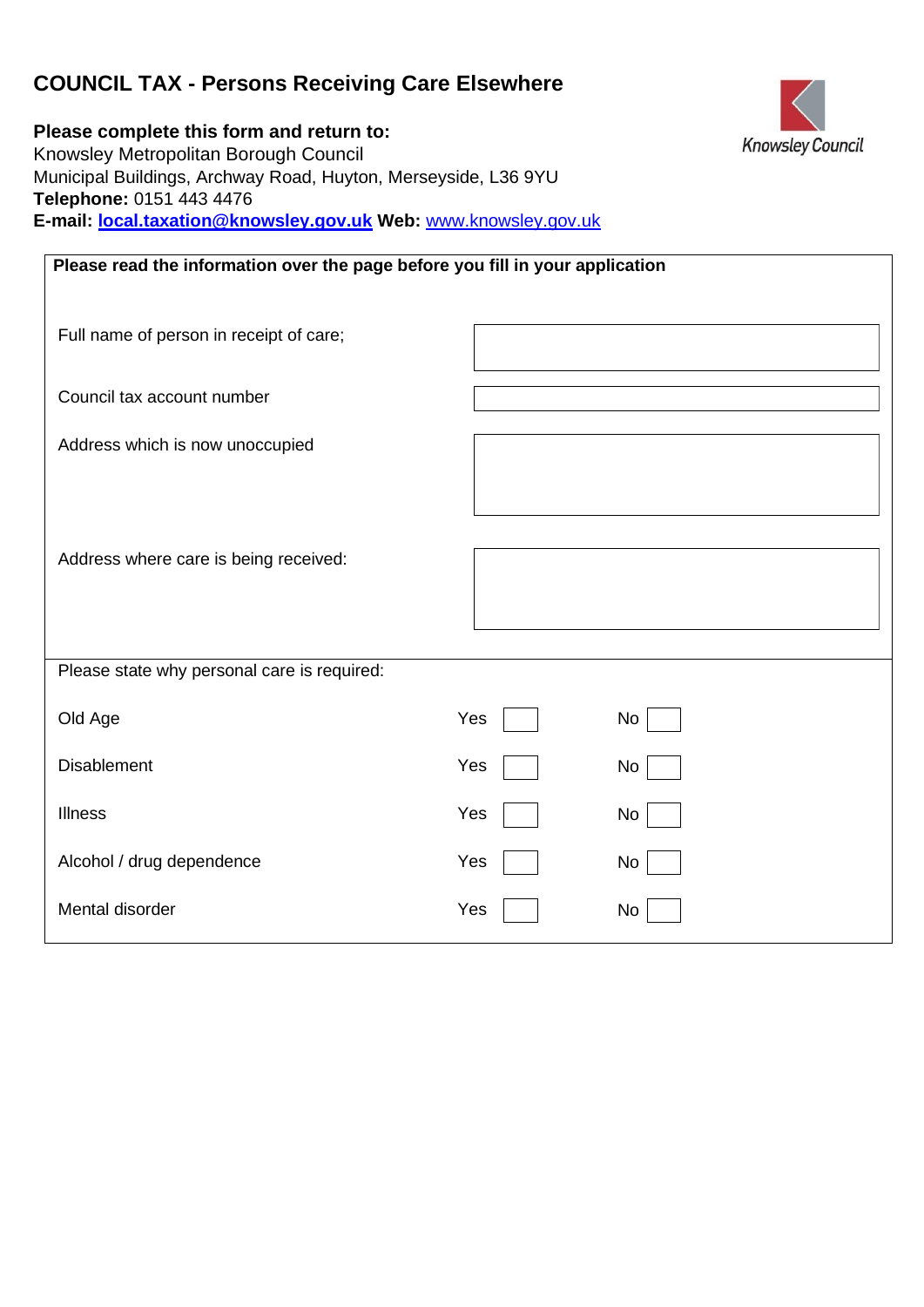| furnished<br>Please indicate if the property is currently  | unfurnished |  |  |  |
|------------------------------------------------------------|-------------|--|--|--|
| Yes<br>If owned is the property to be put up for sale      | No          |  |  |  |
| Is anyone living at the vacated home address?<br>Yes<br>No |             |  |  |  |
| If yes please provide their names and dates of occur       |             |  |  |  |
|                                                            |             |  |  |  |

| Signed:           | Print name:    |
|-------------------|----------------|
|                   | Date:          |
|                   |                |
| Telephone number: | Email address: |

#### **Council Tax and Data Protection** - How we will use your information.

The information that you provide will be processed in accordance with the provisions of the Data Protection Act 1998 and relevant legislation. This authority has a duty to protect public funds it administers, and may use information held about you for the prevention and detection of fraud and other lawful purposes. This may include, but not be limited to, matching council tax data with Electoral Registration records. The council will also use the information for the purpose of performing any of its statutory enforcement duties. It will make any disclosures required by law and may also share this information with other bodies responsible for auditing or administering public funds. We will not disclose your personal information to third parties for marketing purposes

## **Any changes in circumstances should be notified to the council within 21 days. COUNCIL TAX – PERSONS RECEIVING CARE ELSEWHERE APPLICATION**

### **When is an exemption possible?**

If a property is left unoccupied because the person(s) previously living there has permanently moved to receive personal care elsewhere, (other than a residential home or hospital) you may apply for an exemption from Council Tax. An exemption means that no-one has to pay Council Tax for that property.

### **Who can qualify for this exemption?**

You can be exempt if the person whom is being cared requires care for one of the following reasons:-

- Old age
- Disablement
- Illness
- Past or present alcohol or drug dependence
- Past or present mental disorder

This exemption is not applicable if the person receiving care was not the last person to live in the property you require the exemption for.

### **How do I apply?**

Please print the Person Receiving Care Elsewhere application form and return with the requested evidence.

### **What evidence do I need to submit?**